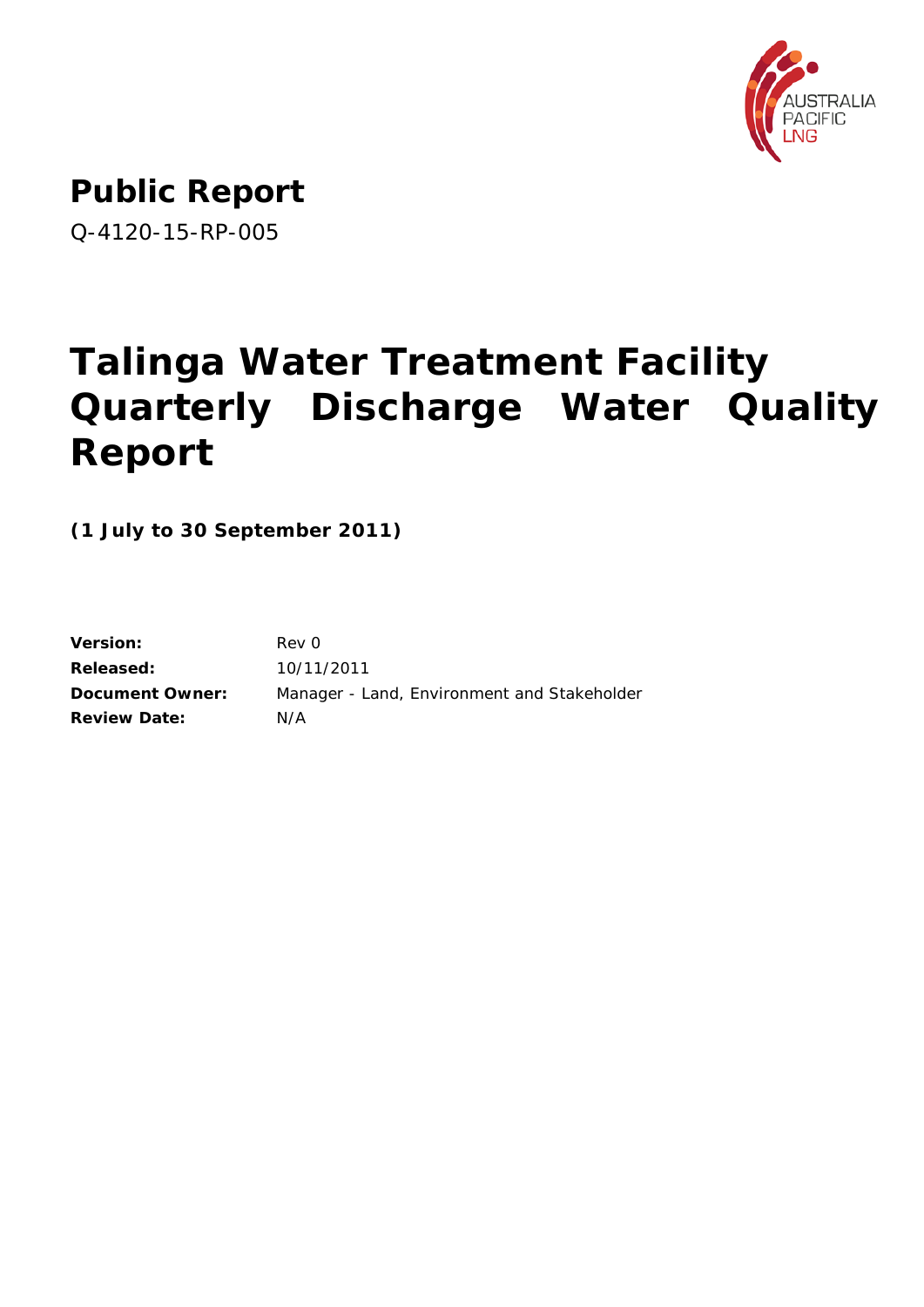### **Contents**



### **[Attachment 1: Summary of Weekly Treated CSG Water Quality Monitoring](#page-8-0)**

| Data Summary                        | 16 |
|-------------------------------------|----|
| Glossary                            | 17 |
| <b>ABBREVIATIONS &amp; ACRONYMS</b> | 18 |



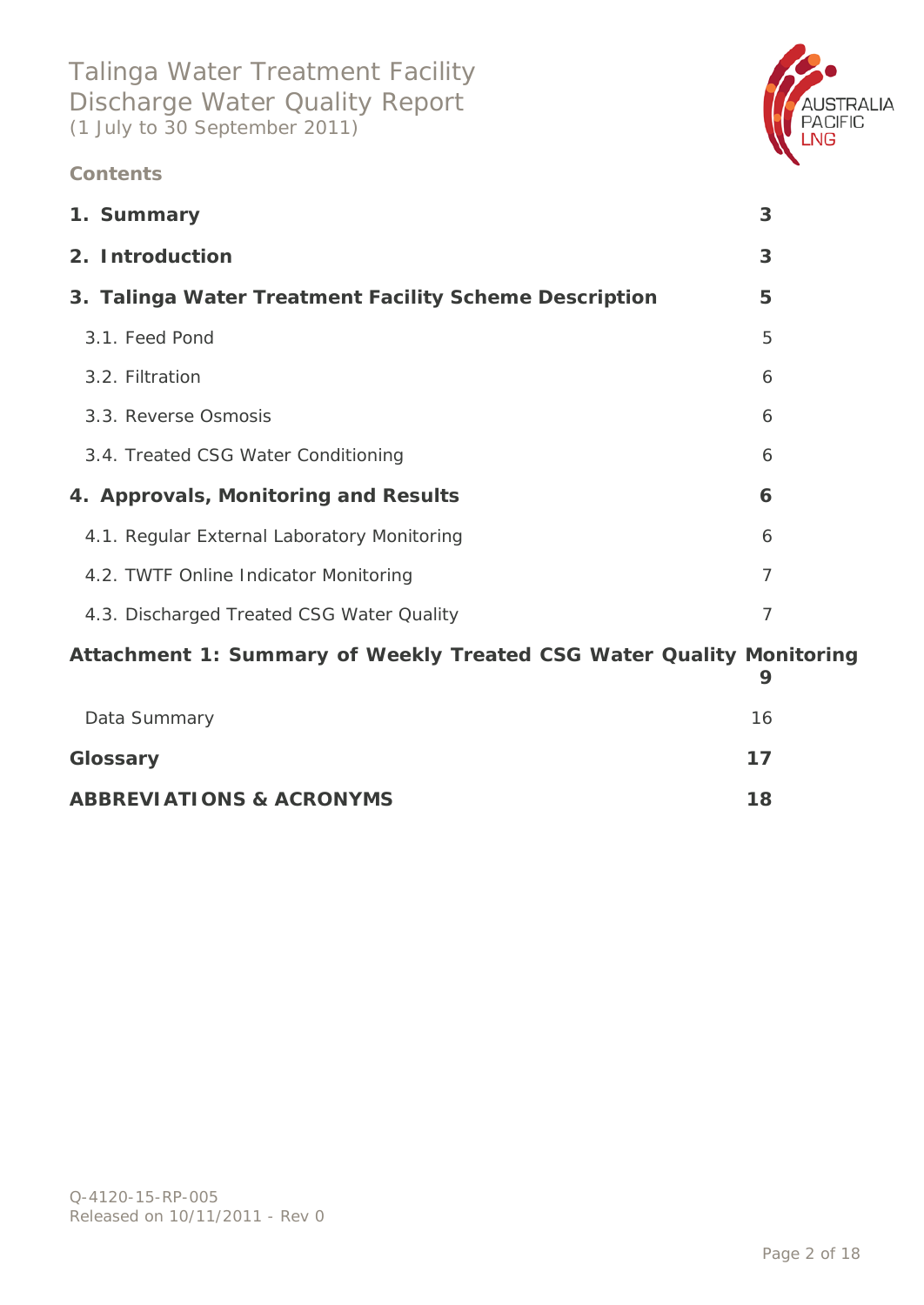

### <span id="page-2-0"></span>**1. Summary**

Australia Pacific LNG is a joint venture between Origin, ConocoPhillips and Sinopec, to deliver a coal seam gas (CSG) to Liquefied Natural Gas (LNG) project which will deliver gas to domestic and overseas markets.

Australia Pacific LNG is the leading CSG producer in Queensland, supplying more than 40% of the State's domestic gas requirements.

The Talinga Water Treatment Facility (TWTF) has been designed using the best available technology to treat water produced as part of the gas extraction process so that it can be put to a number of beneficial uses such as construction water use and on-site use. Treated CSG water is also discharged to the Condamine River, which is a source of public drinking water.

This report presents a summary of the water quality monitoring results obtained during the third quarter of Year 2011 and demonstrates that the TWTF consistently and reliably treats CSG water to a standard which is safe for discharge into a source of public drinking water.

### <span id="page-2-1"></span>**2. Introduction**

CSG production relies on the removal of water from the coal seams allowing gas to flow so that it can be readily extracted. The removed water is referred to as CSG water.

CSG water is brackish and highly alkaline in nature and therefore has very few applications for use. However, after treatment through a desalination process, CSG water can be put to effective and beneficial use.

The TWTF is one of Australia Pacific LNG's major installations where CSG water is treated. The TWTF uses the best available technologies to treat the water to a high standard.

Once treated, the CSG water is used onsite for Australia Pacific LNG's business activities including for drinking and domestic purposes, operations process water and construction activities. This reduces Australia Pacific LNG's reliance on other water resources.

The treated CSG water is also discharged to the Condamine River where it contributes to the base flows. The Condamine River is an essential resource to local communities and landowners in the region. It is the principal drinking water supply for the Condamine Township (located approximately forty seven river kilometres downstream of the TWTF discharge location) as well being used for agricultural irrigation and to support local industries. Protecting its existing quality and condition is therefore vital to ensure its long term sustainable use.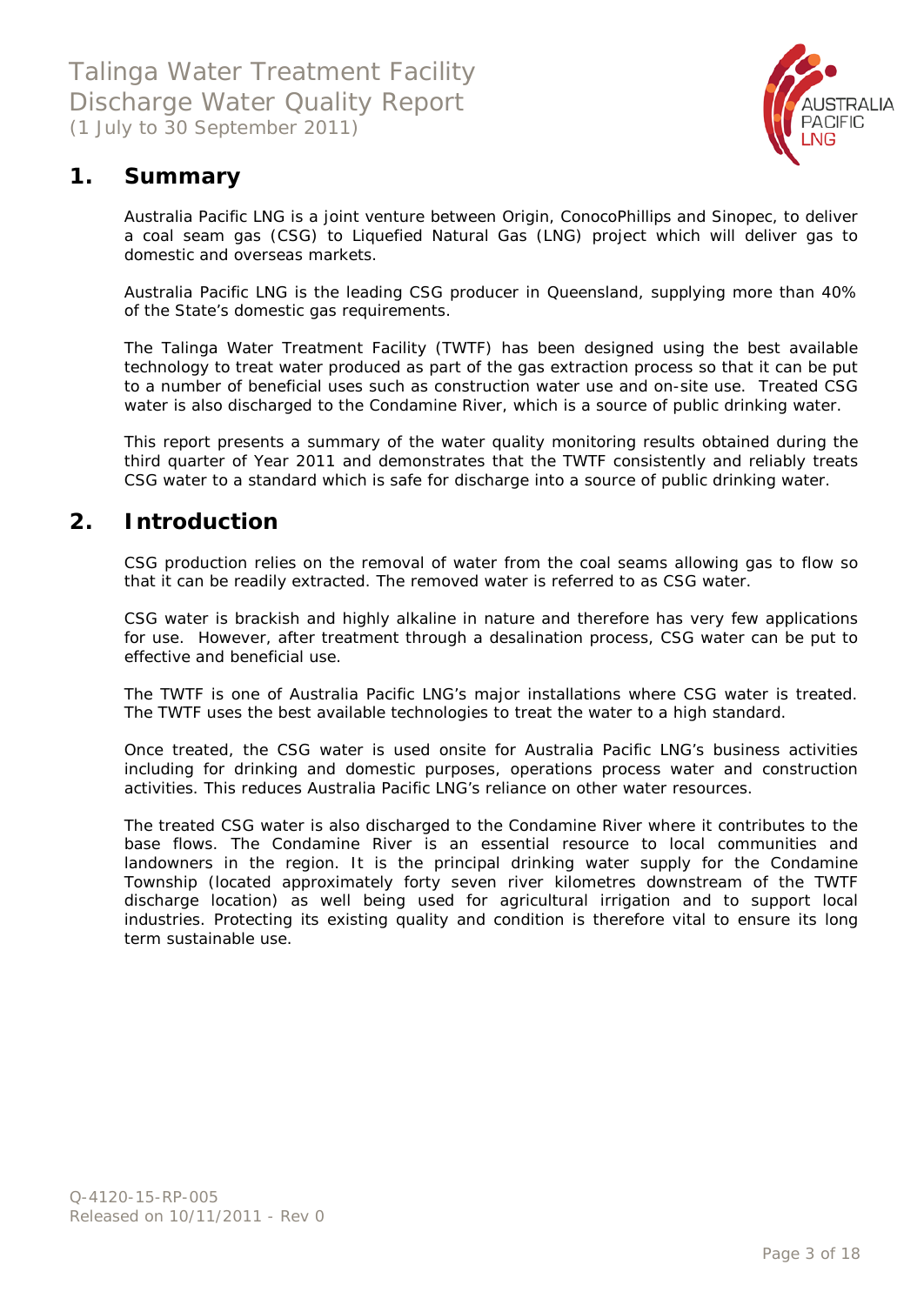Talinga Water Treatment Facility Discharge Water Quality Report (1 July to 30 September 2011)





#### **Figure 1 - TWTF Discharge Location**

To ensure the safety and reliability of the treated CSG water entering the River, Australia Pacific LNG is engaged in a comprehensive ongoing monitoring program of water quality sampling, testing and reporting. This report summarises the results of that monitoring conducted during the third quarter (i.e. from 1 July to 30 September) Year 2011.

In presenting this information Australia Pacific LNG honours its commitment to providing transparency and ensuring the community, landowners and other key stakeholders have confidence that the treated CSG water can be safely discharged into a source of drinking water.

This is the second report that publishes information on TWTF's treated CSG water quality. Quarterly reporting will continue throughout the Facility's operational life while it is discharging water into a source of drinking water.

All the reporting is publically available and can be viewed and downloaded from the Australia Pacific LNG website at [www.aplng.com.au.](http://www.aplng.com.au/) Any enquiries relating to this report should be made to toll free number 1800 526 369.

Alternatively, general enquires can be made by email [\(contact@aplng.com.au\)](mailto:contact@aplng.com.au) or mail to Australia Pacific LNG Pty Limited, GPO Box 148, Brisbane, QLD, 4001.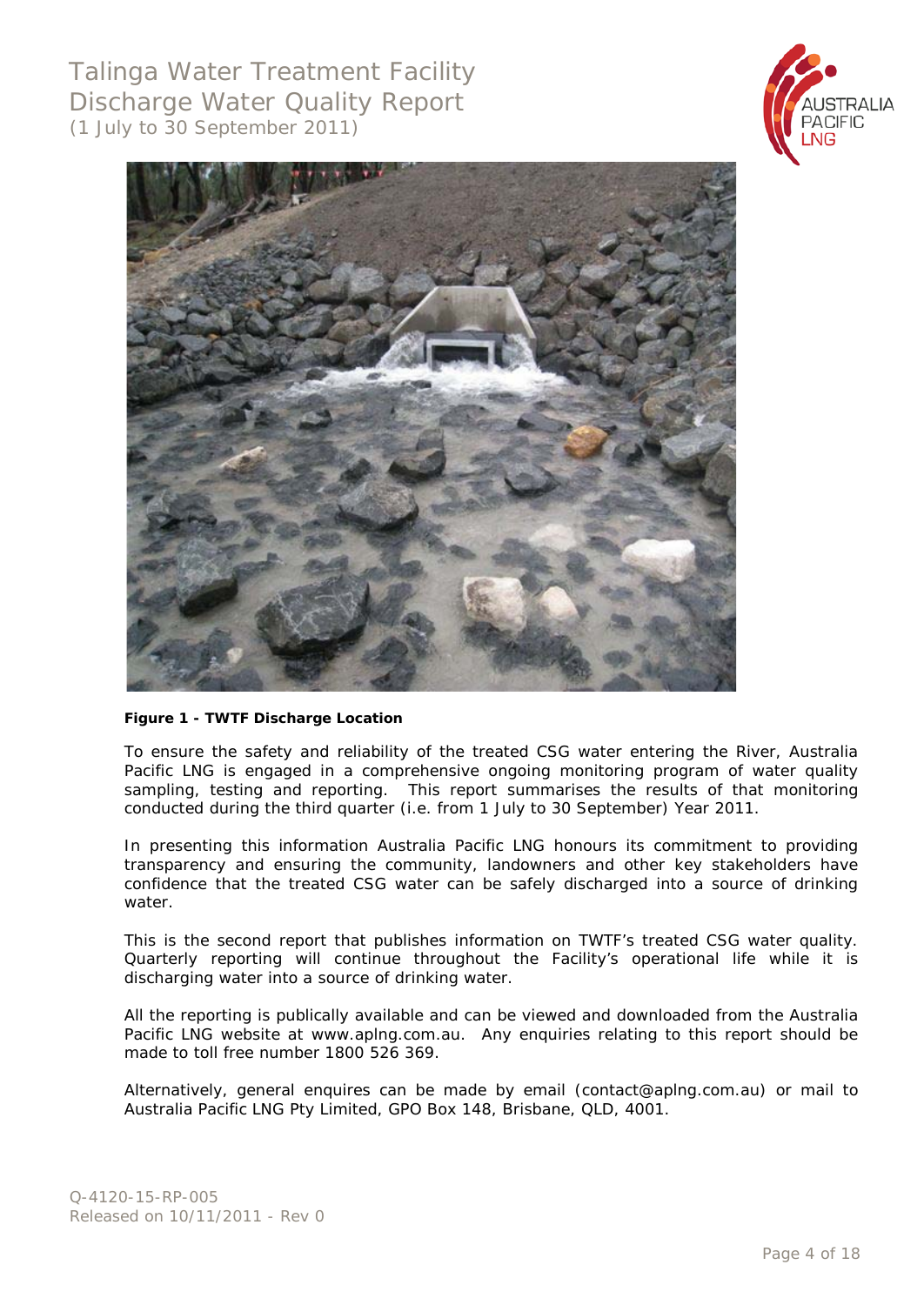

### <span id="page-4-0"></span>**3. Talinga Water Treatment Facility Scheme Description**

The TWTF uses a series of water screening, filtration and desalination processes to remove impurities from the CSG water to ensure its safety and reliability for supply into a drinking water source and beneficial uses. The key treatment processes include:

- Feed pond;
- Filtration;
- Reverse osmosis; and
- Treated CSG water conditioning.



**Figure 2 - TWTF Process Schematic**

#### <span id="page-4-1"></span>**3.1. Feed Pond**

Untreated CSG water gathered from the gas field is temporarily stored in a feed pond prior to its treatment by the TWTF. The feed pond holds the CSG water for approximately one to two weeks. This allows the settlement of coarse suspended sediments and provides opportunity for the CSG water to aerate and oxygenate.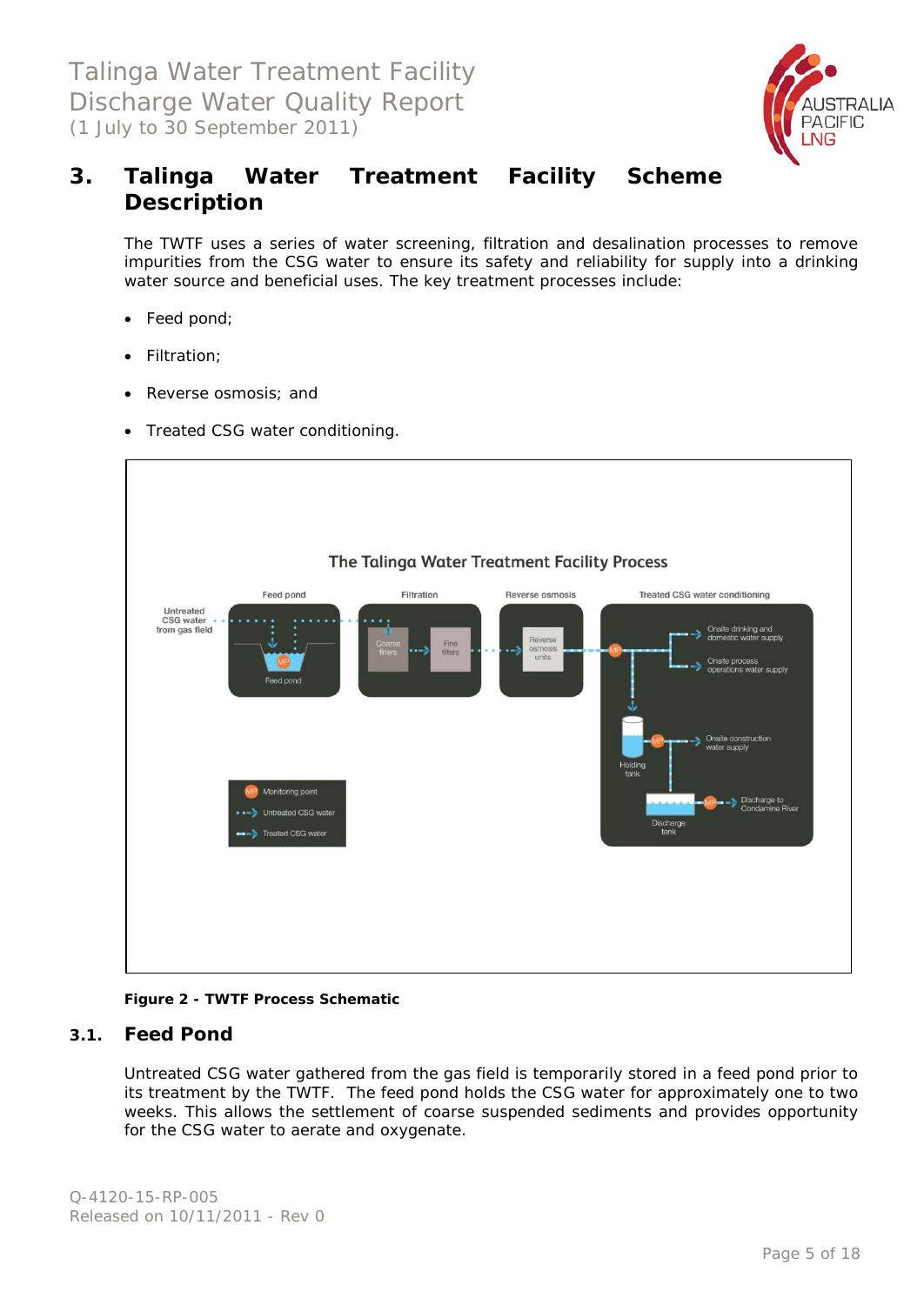

### <span id="page-5-0"></span>**3.2. Filtration**

The CSG water is then passed through a coarse filter and then a fine filter to remove any particles or suspended sediments that have not settled within the feed pond. A disinfectant commonly used in domestic water treatment facilities is also added prior to the filtration process to protect the treatment system and membranes used in the following reverse osmosis process.

#### <span id="page-5-1"></span>**3.3. Reverse Osmosis**

Reverse osmosis involves passing the CSG water through fine membranes at high pressure. This removes most of the dissolved salts and other trace elements.

At this point the water is either transferred to a holding tank, where it is held prior to discharge or piped for use onsite.

### <span id="page-5-2"></span>**3.4. Treated CSG Water Conditioning**

Prior to entering the holding tank, the pH of the treated CSG water is adjusted to ensure its suitability for use and the disinfectant added during the filtration process is removed.

Where the treated CSG water is discharged to the Condamine River calcium and magnesium salts are added. This conditioning is undertaken to ensure a minimum level of these elements is present in the Condamine River to protect the environment. These natural salts are normally present at much higher concentrations in river waters and municipal drinking water supplies.

### <span id="page-5-3"></span>**4. Approvals, Monitoring and Results**

In order to discharge to the Condamine River, Australia Pacific LNG gained approval from the Queensland Government's Department of Environment and Resource Management (DERM). This involved undertaking intensive and comprehensive quality and performance monitoring of the TWTF process.

The monitoring also helped define and develop a targeted ongoing monitoring program that has been implemented for the TWTF.

### <span id="page-5-4"></span>**4.1. Regular External Laboratory Monitoring**

The CSG water and treated CSG water is regularly sampled and sent to an independent laboratory for testing. The sampling takes place at three monitoring locations:

- at the feed pond;
- on exit from the holding tank; and
- within the discharge tank prior to the release of the treated CSG water to the Condamine River.

The samples are tested for a comprehensive range of parameters (as shown in Attachment 1 provided at the end of this report).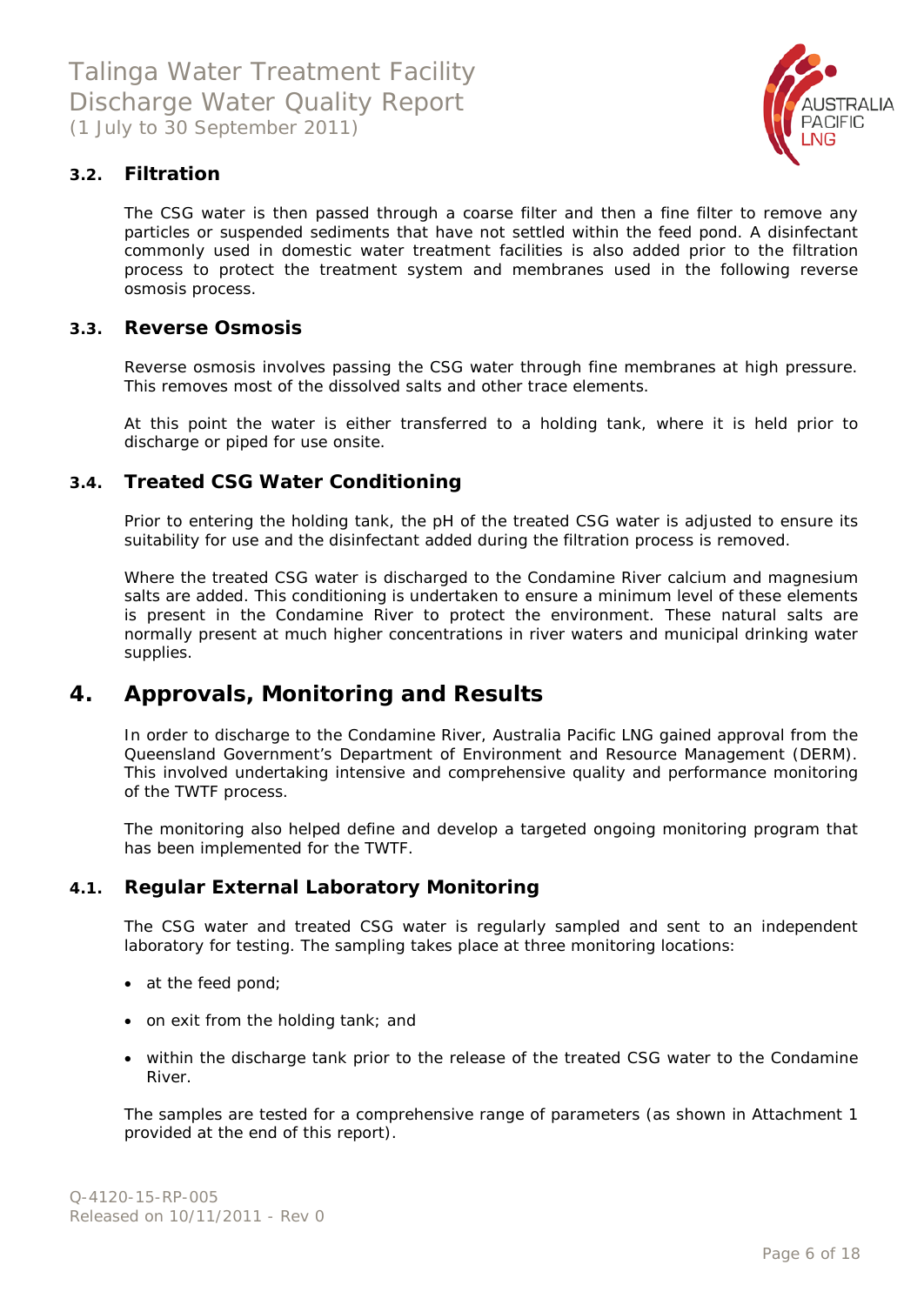

This water quality monitoring is undertaken using an industry-wide protocol developed by Standards Australia and DERM. Following these standards ensures the water samples are correctly obtained, stored and transported to allow accurate and representative testing in the laboratory.

The water is tested at the Queensland Health Forensic and Scientific Services laboratory. This laboratory is independent to Australia Pacific LNG's operations and is National Association of Testing Authorities (NATA) accredited.

*"NATA is the authority that provides independent assurance of technical competence through a proven network of best practice industry experts for customers who require confidence in the delivery of their products and services"* - NATA website.

### <span id="page-6-0"></span>**4.2. TWTF Online Indicator Monitoring**

The TWTF has a number of online monitoring probes located throughout the treatment process. These provide real-time data about water quality and assurance that the TWTF is within acceptable operating limits. The online monitoring looks at a number of fundamental indicator parameters including pH, turbidity, conductivity, dissolved oxygen and total chlorine.

It is not practical to continually test all of the parameters that are externally monitored; however the indicators checked by the online system provide a view of the performance of the facility. Should any of these indicators vary from their expected limits, the onsite use and discharge to the Condamine River is suspended immediately until further investigation and monitoring is undertaken and any required corrections made.

### <span id="page-6-1"></span>**4.3. Discharged Treated CSG Water Quality**

During the third quarter of Year 2011 the treated CSG water met all the discharge water quality limits set by DERM prior to its discharge to the Condamine River.

The summary table below presents only the results of parameters that were detected at any point during the third quarter of Year 2011. Those parameters that were detected are notably less than the discharge water quality limits. This confirms the TWTF processes are both safe and reliable at treating CSG water prior to its discharge into a source of drinking water.

A complete summary of the monitoring data is provided in Attachment 1 of this report along with a glossary of the parameters analysed.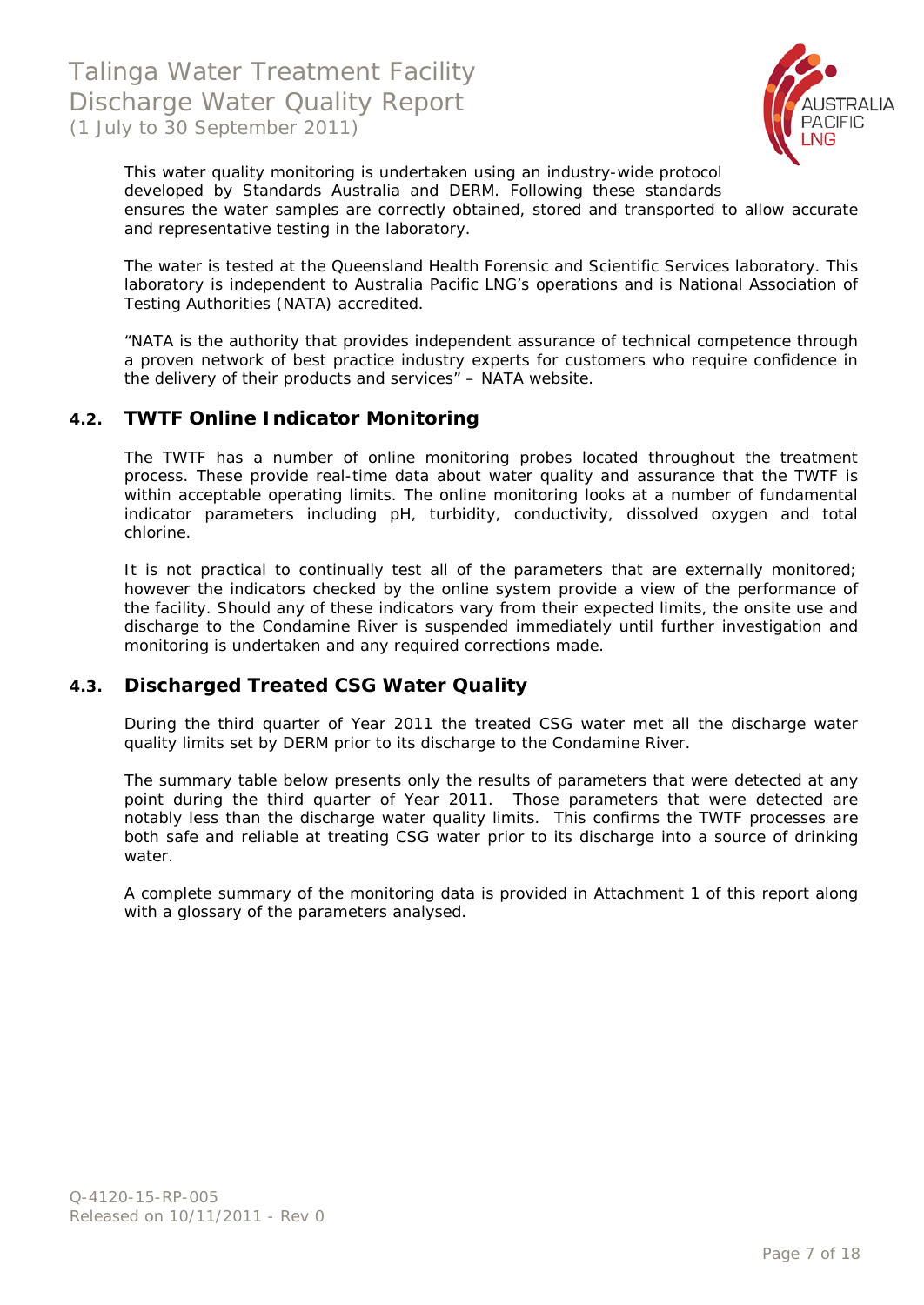## Talinga Water Treatment Facility Discharge Water Quality Report (1 July to 30 September 2011)



#### **Table 1 - Summary of Maximum Detected Monitoring Results for Treated CSG Water during the Third Quarter Year 2011**

| Parameter                                                              |                                        | <b>Compliance with</b><br><b>Water Quality Limit</b> | <b>Water Quality</b><br>Limit | Unit      | <b>Maximum Detected Concentration</b><br>for Treated CSG Water |
|------------------------------------------------------------------------|----------------------------------------|------------------------------------------------------|-------------------------------|-----------|----------------------------------------------------------------|
| <b>BTEX</b>                                                            | All Tested Parameters                  | 100%                                                 | Various                       | µg/L      | <b>ND</b>                                                      |
| <b>Chlorinated</b><br><b>Hydrocarbons</b>                              | <b>All Tested Parameters</b>           | 100%                                                 | Various                       | μg/L      | <b>ND</b>                                                      |
| <b>Disinfection By-</b><br>products                                    | All Tested Parameters                  | 100%                                                 | Various                       | μg/L      | <b>ND</b>                                                      |
| <b>Endocrine-Disrupting</b><br><b>Chemicals and</b><br><b>Hormones</b> | <b>All Tested Parameters</b>           | 100%                                                 | Various                       | µg/L      | <b>ND</b>                                                      |
| <b>Haloacetic Acids</b>                                                | <b>All Tested Parameters</b>           | 100%                                                 | Various                       | µg/L      | <b>ND</b>                                                      |
|                                                                        | Ammonia as N                           |                                                      | 500                           | µg/L      | 250                                                            |
|                                                                        | <b>Bromide</b>                         |                                                      | 7000                          | µg/L      | 220                                                            |
| Inorganic<br>Compounds                                                 | Fluoride                               | 100%                                                 | 1500                          | µg/L      | 270                                                            |
|                                                                        | Nitrite (as N)                         |                                                      | 3000                          | µg/L      | 18                                                             |
|                                                                        | Sulphate                               |                                                      | 500000                        | μg/L      | 8800                                                           |
|                                                                        | Aluminium                              |                                                      | 200                           | µg/L      | 11                                                             |
|                                                                        | Barium                                 |                                                      | 700                           | µg/L      | 5.5                                                            |
|                                                                        | Boron                                  |                                                      | 4000                          | µg/L      | 790                                                            |
|                                                                        | Chromium VI                            |                                                      | 50                            | µg/L      | 0.2                                                            |
|                                                                        | Copper                                 |                                                      | 2000                          | µg/L      | $\overline{2}$                                                 |
| <b>Metals</b>                                                          | Iron                                   | 100%                                                 | 300                           | µg/L      | $7*$                                                           |
|                                                                        | Manganese                              |                                                      | 500                           | µg/L      | 0.3                                                            |
|                                                                        | Strontium                              |                                                      | 4000                          | µg/L      | 9.4                                                            |
|                                                                        | Vanadium                               |                                                      | 50                            | µg/L      | $\mathbf{1}$                                                   |
|                                                                        | Zinc                                   |                                                      | 3000                          | $\mu$ g/L | $\overline{2}$                                                 |
| <b>Nitrosamines</b>                                                    | All Tested Parameters                  | 100%                                                 | Various                       | μg/L      | <b>ND</b>                                                      |
| <b>Poly Aromatic</b><br>Hydrocarbons                                   | <b>All Tested Parameters</b>           | 100%                                                 | Various                       | $\mu$ g/L | ND                                                             |
| <b>Total Petroleum</b><br><b>Hydrocarbons</b>                          | <b>Total Petroleum</b><br>Hydrocarbons | 100%                                                 | 200                           | µg/L      | 76*                                                            |
|                                                                        | Bromoform                              |                                                      | 100                           | µg/L      | $1^\ast$                                                       |
| <b>Trihalomethanes</b>                                                 | Chloroform                             | 100%                                                 | 200                           | μg/L      | 5                                                              |
|                                                                        | Alpha Emitters                         |                                                      | 0.5                           | $Bql-1$   | $0.1*$                                                         |
| <b>Radiological Products</b>                                           | <b>Beta Emitters</b>                   | 100%                                                 | 0.5                           | $Bql-1$   | $0.27*$                                                        |
|                                                                        | Radon                                  |                                                      | $0.5\,$                       | Bql-1     | $0.3*$                                                         |

#### **Notes:**

ND – Not detected by Laboratory.

\* Detected on one occasion during the third quarter of Year 2011.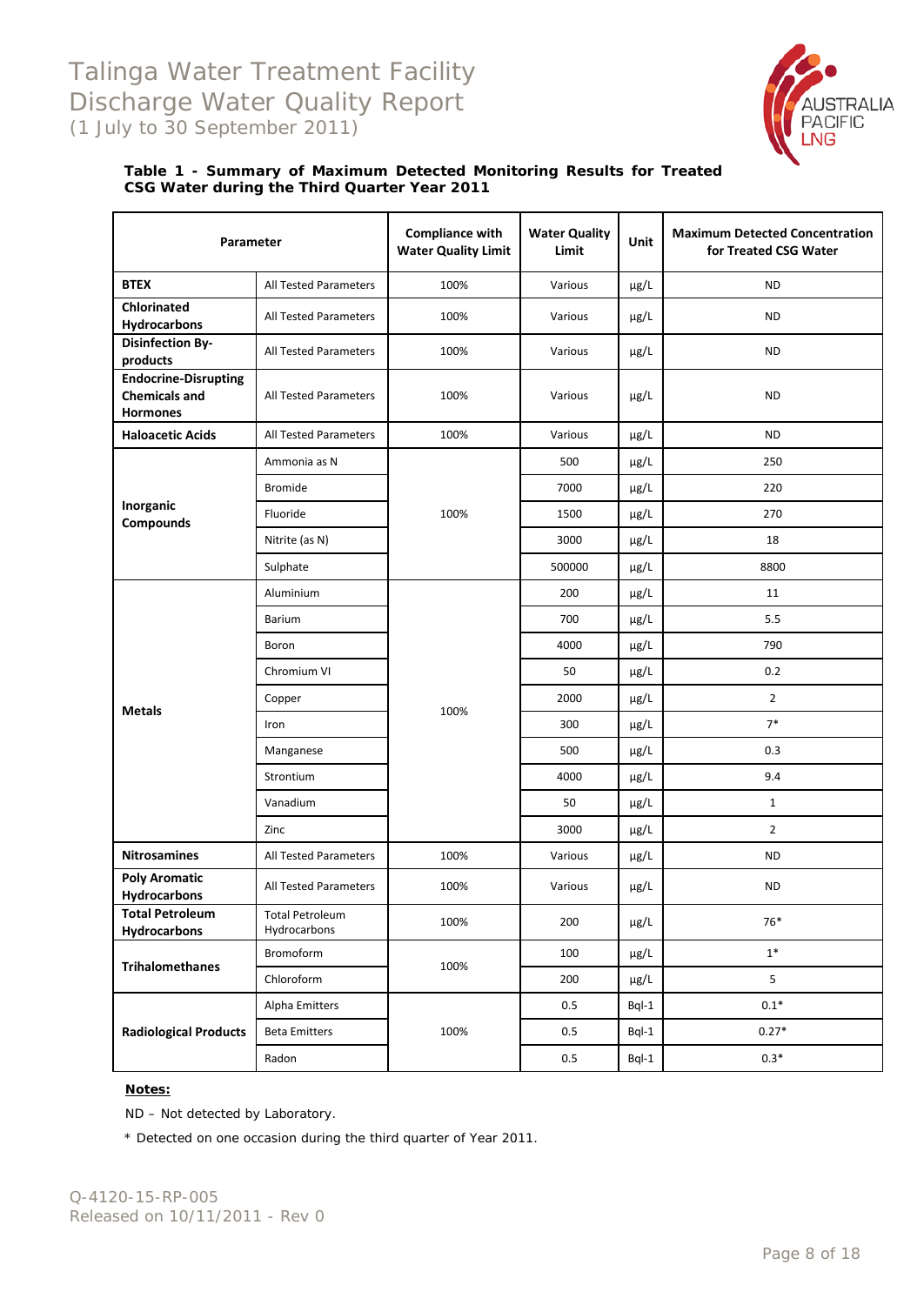

### <span id="page-8-0"></span>**Attachment 1: Summary of Weekly Treated CSG Water Quality Monitoring**

The following section presents a full summary of the weekly monitoring undertaken on the treated CSG water discharged to the Condamine River. The results cover the third quarter of Year 2011, from 1 July 2011 to 30 September 2011. The monitoring results have been summarised to show the following:

**Parameter** – This lists the public health water quality parameters tested at the point of discharge. An explanation of the parameters is provided in the Glossary.

**Water Quality Limit** – This shows the limits set by DERM.

**Unit** –This shows the corresponding parameter unit of measurement. It is presented in micro-grams (µg)) per litre (L) unless otherwise stated. This unit can also be represented as 'parts per billion' (ppb). Exceptions to this are listed in the reporting tables.

**Monitoring Results** – For any sample where the laboratory detected the presence of one of the test parameters on one or more occasion, the minimum, maximum and average (mean) concentration is reported. Also shown is the concentration below which 95% of the monitoring results fall. This is represented as the 95<sup>th</sup> percentile and allows any anomalies and outlying high results to be removed from the average.

**Sampling Results** – For reasons explained below the results table, there are instances where sampling was not conducted on several of the weeks within the reporting period. For this reason, the total number of reporting weeks is shown, along with the number of samples taken, the number of samples analysed and the number of sample results pending.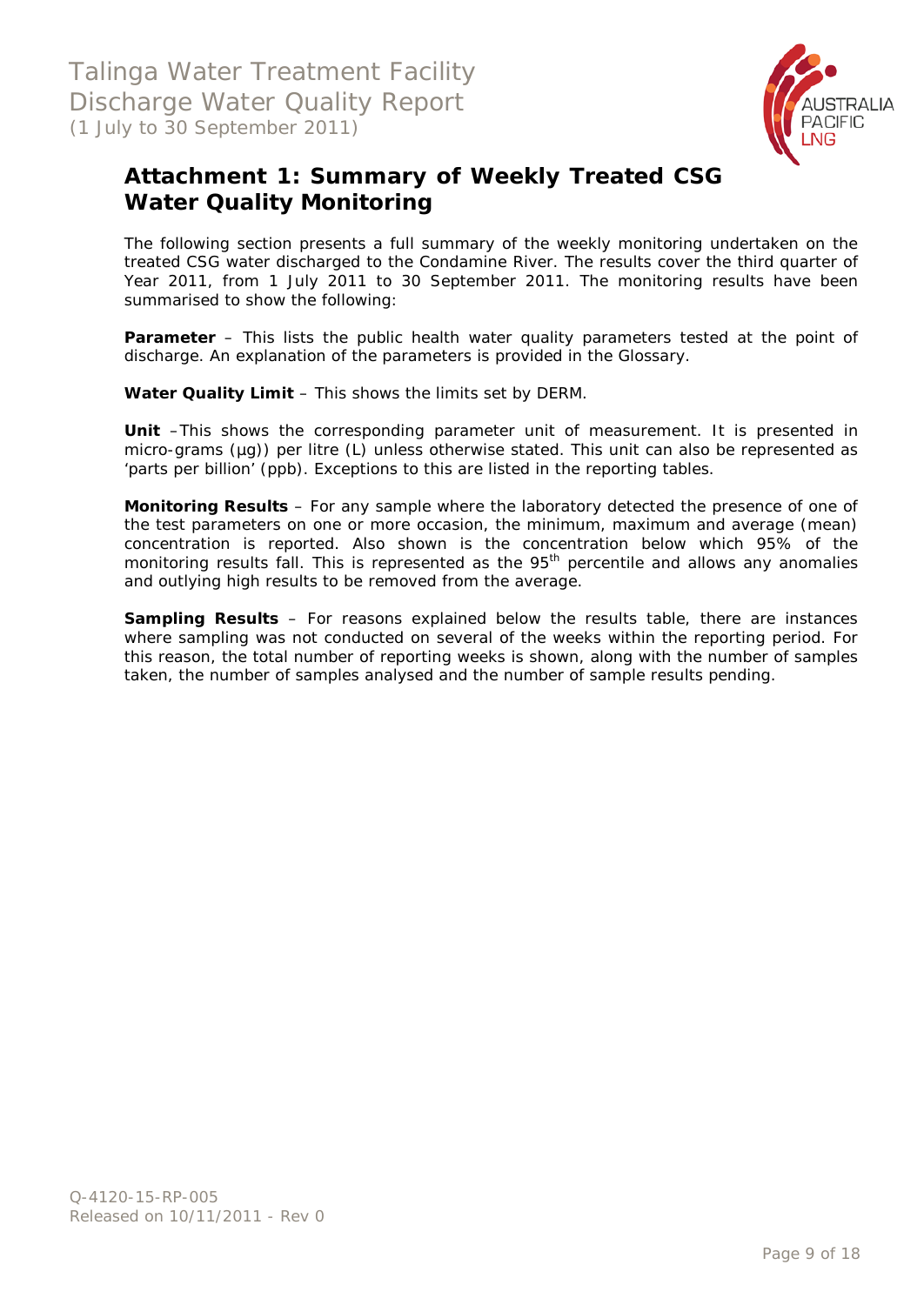

(1 July to 30 September 2011)

|                         |                          |                      |                                      |           | <b>Monitoring Results for the Quarter</b>                                 |                          |                                |                             |                                          | Sampling Information for the Quarter |                                  |                                                     |                           |  |  |  |
|-------------------------|--------------------------|----------------------|--------------------------------------|-----------|---------------------------------------------------------------------------|--------------------------|--------------------------------|-----------------------------|------------------------------------------|--------------------------------------|----------------------------------|-----------------------------------------------------|---------------------------|--|--|--|
|                         | Parameter                | Disinfectant product | <b>Water</b><br><b>Quality Limit</b> | Units     | Minimum Detected<br>Concentration<br>Concentration<br>Maximum<br>Detected |                          | Mean Detected<br>Concentration | 95 <sup>th</sup> Percentile | Number of Times<br>Parameter<br>Detected | <b>Total Number</b><br><b>Weeks</b>  | Total Number of<br>Samples Taken | Samples Analysed<br>Total Number of<br>and Reported | Sample Results<br>Pending |  |  |  |
|                         | Benzene                  |                      | $\mathbf{1}$                         | $\mu$ g/L |                                                                           | <b>ND</b>                |                                |                             | $\mathbf 0$                              | 13                                   | 9                                | 9                                                   | $\mathbf 0$               |  |  |  |
| <b>BTEX</b>             | Toluene                  |                      | 800                                  | $\mu$ g/L |                                                                           | <b>ND</b>                |                                |                             | $\mathsf{O}\xspace$                      | 13                                   | 9                                | 9                                                   | 0                         |  |  |  |
|                         | Ethylbenzene             |                      | 300                                  | $\mu$ g/L |                                                                           | <b>ND</b>                |                                |                             | 0                                        | 13                                   | 9                                | 9                                                   | 0                         |  |  |  |
|                         | Xylene Total             |                      | 600                                  | $\mu$ g/L |                                                                           | <b>ND</b>                |                                |                             | 0                                        | 13                                   | 9                                | 9                                                   | 0                         |  |  |  |
|                         | 1,1-dichloroethene       | $\ast$               | 30                                   | $\mu$ g/L |                                                                           | <b>ND</b>                |                                |                             | 0                                        | 13                                   | 9                                | 9                                                   | 0                         |  |  |  |
|                         | 1,2-dichlorobenzene      | $\ast$               | 1500                                 | $\mu$ g/L |                                                                           | $\sf ND$                 |                                |                             | $\mathbf 0$                              | 13                                   | 9                                | 9                                                   | 0                         |  |  |  |
|                         | 1,2-dichloroethane       | $\ast$               | 3                                    | $\mu$ g/L |                                                                           | <b>ND</b>                |                                |                             |                                          | 13                                   | 9                                | 9                                                   | 0                         |  |  |  |
| <b>Chlorinated</b>      | 1,4-dichlorobenzene      | $\ast$               | 40                                   | $\mu$ g/L |                                                                           | <b>ND</b>                |                                |                             | $\mathbf 0$                              | 13                                   | 9                                | 9                                                   | 0                         |  |  |  |
| Hydrocarbons            | Bromochloromethane       | $\ast$               | 40                                   | $\mu$ g/L |                                                                           | <b>ND</b>                |                                |                             | 0                                        | 13                                   | 9                                | 9                                                   | 0                         |  |  |  |
|                         | Chlorobenzene            | $\ast$               | 300                                  | $\mu$ g/L |                                                                           | <b>ND</b>                |                                |                             | 0                                        | 13                                   | 9                                | 9                                                   | 0                         |  |  |  |
|                         | cis-1,2-dichloroethene   |                      | 60                                   | $\mu$ g/L |                                                                           | <b>ND</b>                |                                |                             | $\mathbf 0$                              | 13                                   | 9                                | 9                                                   | 0                         |  |  |  |
|                         | trans-1,2-dichloroethene |                      | 60                                   | $\mu$ g/L |                                                                           | <b>ND</b>                |                                |                             |                                          | 13                                   | 9                                | 9                                                   | 0                         |  |  |  |
| <b>Disinfection By-</b> | Bromochloroacetonitrile  | $\ast$               | 0.7                                  | $\mu$ g/L |                                                                           | <b>ND</b><br>$\mathbf 0$ |                                |                             |                                          | 13                                   | 9                                | 9                                                   | $\mathbf 0$               |  |  |  |
| products                | Dichloroacetonitrile     | $\ast$               | $\overline{2}$                       | $\mu$ g/L |                                                                           | <b>ND</b>                |                                |                             | 0                                        | 13                                   | 9                                | 9                                                   | 0                         |  |  |  |
| Endocrine-              | Nonylphenol              |                      | 500                                  | $\mu$ g/L |                                                                           | <b>ND</b>                |                                |                             | 0                                        | 13                                   | 9                                | 9                                                   | 0                         |  |  |  |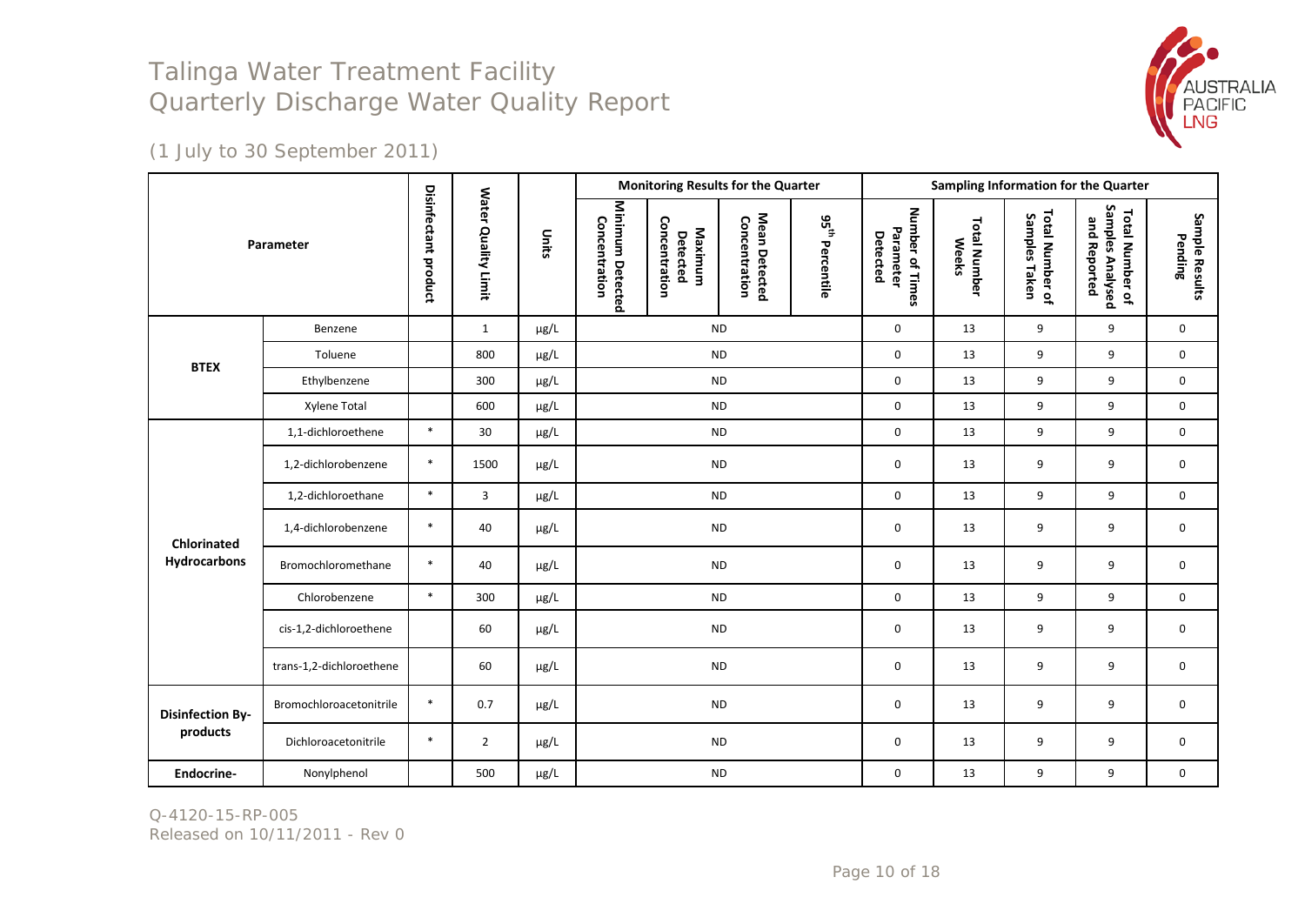

(1 July to 30 September 2011)

|                                                              |                        |                             |                     | <b>Monitoring Results for the Quarter</b> |                                   |                                      |                                | Sampling Information for the Quarter |                                          |                                     |                                  |                                                     |                           |
|--------------------------------------------------------------|------------------------|-----------------------------|---------------------|-------------------------------------------|-----------------------------------|--------------------------------------|--------------------------------|--------------------------------------|------------------------------------------|-------------------------------------|----------------------------------|-----------------------------------------------------|---------------------------|
| Parameter                                                    |                        | <b>Disinfectant product</b> | Water Quality Limit | Units                                     | Minimum Detected<br>Concentration | Concentration<br>Maximum<br>Detected | Mean Detected<br>Concentration | 95 <sup>th</sup> Percentile          | Number of Times<br>Parameter<br>Detected | <b>Total Number</b><br><b>Weeks</b> | Total Number of<br>Samples Taken | Samples Analysed<br>Total Number of<br>and Reported | Sample Results<br>Pending |
| <b>Disrupting</b><br><b>Chemicals and</b><br><b>Hormones</b> | <b>Bisphenol A</b>     |                             | 200                 | µg/L                                      | <b>ND</b>                         |                                      |                                |                                      | 0                                        | 13                                  | 9                                | 9                                                   | $\mathbf 0$               |
|                                                              | Bromochloroacetic acid | $\ast$                      | 0.014               | $\mu$ g/L                                 |                                   |                                      | <b>ND</b>                      |                                      | $\mathbf 0$                              | 13                                  | 9                                | 9                                                   | 0                         |
|                                                              | Chloroacetic acid      | $\ast$                      | 150                 | µg/L                                      |                                   |                                      | <b>ND</b>                      |                                      | $\mathbf 0$                              | 13                                  | 9                                | 9                                                   | $\mathbf 0$               |
| <b>Haloacetic Acids</b>                                      | Dibromoacetic acid     | $\ast$                      | 0.014               | µg/L                                      |                                   | <b>ND</b>                            |                                |                                      |                                          | 13                                  | 9                                | 9                                                   | $\mathbf 0$               |
|                                                              | Dichloroacetic acid    | $\ast$                      | 100                 | $\mu$ g/L                                 |                                   |                                      | <b>ND</b>                      |                                      | $\mathbf 0$                              | 13                                  | 9                                | 9                                                   | $\mathbf 0$               |
|                                                              | Trichloroacetic acid   | $\ast$                      | 100                 | µg/L                                      |                                   |                                      | <b>ND</b>                      |                                      | $\mathbf 0$                              | 13                                  | 9                                | 9                                                   | $\mathbf 0$               |
|                                                              | Ammonia as N           |                             | 500                 | $\mu$ g/L                                 | 22                                | 250                                  | 190                            | 250                                  | 9                                        | 13                                  | 9                                | 9                                                   | $\mathbf 0$               |
|                                                              | <b>Bromate</b>         |                             | 20                  | $\mu$ g/L                                 |                                   |                                      | <b>ND</b>                      |                                      | $\mathbf 0$                              | 13                                  | 9                                | 9                                                   | $\mathbf 0$               |
|                                                              | Bromide                |                             | 7000                | $\mu$ g/L                                 | 100                               | 220                                  | 160                            | 220                                  | 9                                        | 13                                  | 9                                | 9                                                   | $\mathbf 0$               |
|                                                              | <b>Bromine</b>         |                             | 7000                | µg/L                                      |                                   |                                      |                                |                                      | Refer note 1                             |                                     |                                  |                                                     |                           |
|                                                              | Chlorate               |                             | 800                 | µg/L                                      |                                   |                                      | <b>ND</b>                      |                                      | $\mathbf 0$                              | 13                                  | 9                                | 9                                                   | 0                         |
| Inorganic<br>Compounds                                       | Chlorine               | $\ast$                      | 5000                | $\mu$ g/L                                 |                                   |                                      | <b>ND</b>                      |                                      | $\mathbf 0$                              | 13                                  | 9                                | 9                                                   | 0                         |
|                                                              | Chlorite               | $\ast$                      | 300                 | µg/L                                      |                                   |                                      | <b>ND</b>                      |                                      | $\mathbf 0$                              | 13                                  | 9                                | 9                                                   | $\mathbf 0$               |
|                                                              | Cyanide Total          |                             | 80                  | µg/L                                      |                                   |                                      | <b>ND</b>                      |                                      | $\mathbf 0$                              | 13                                  | 9                                | 9                                                   | $\mathbf 0$               |
|                                                              | Fluoride               |                             | 1500                | µg/L                                      | 140                               | 270                                  | 210                            | 258                                  | 9                                        | 13                                  | 9                                | 9                                                   | $\mathbf 0$               |
|                                                              | Iodide                 |                             | 100                 | μg/L                                      |                                   |                                      | <b>ND</b>                      |                                      | 0                                        | 13                                  | 9                                | 9                                                   | $\mathbf 0$               |
|                                                              | Iodine                 |                             | 60                  | µg/L                                      |                                   |                                      |                                |                                      | Refer note 1                             |                                     |                                  |                                                     |                           |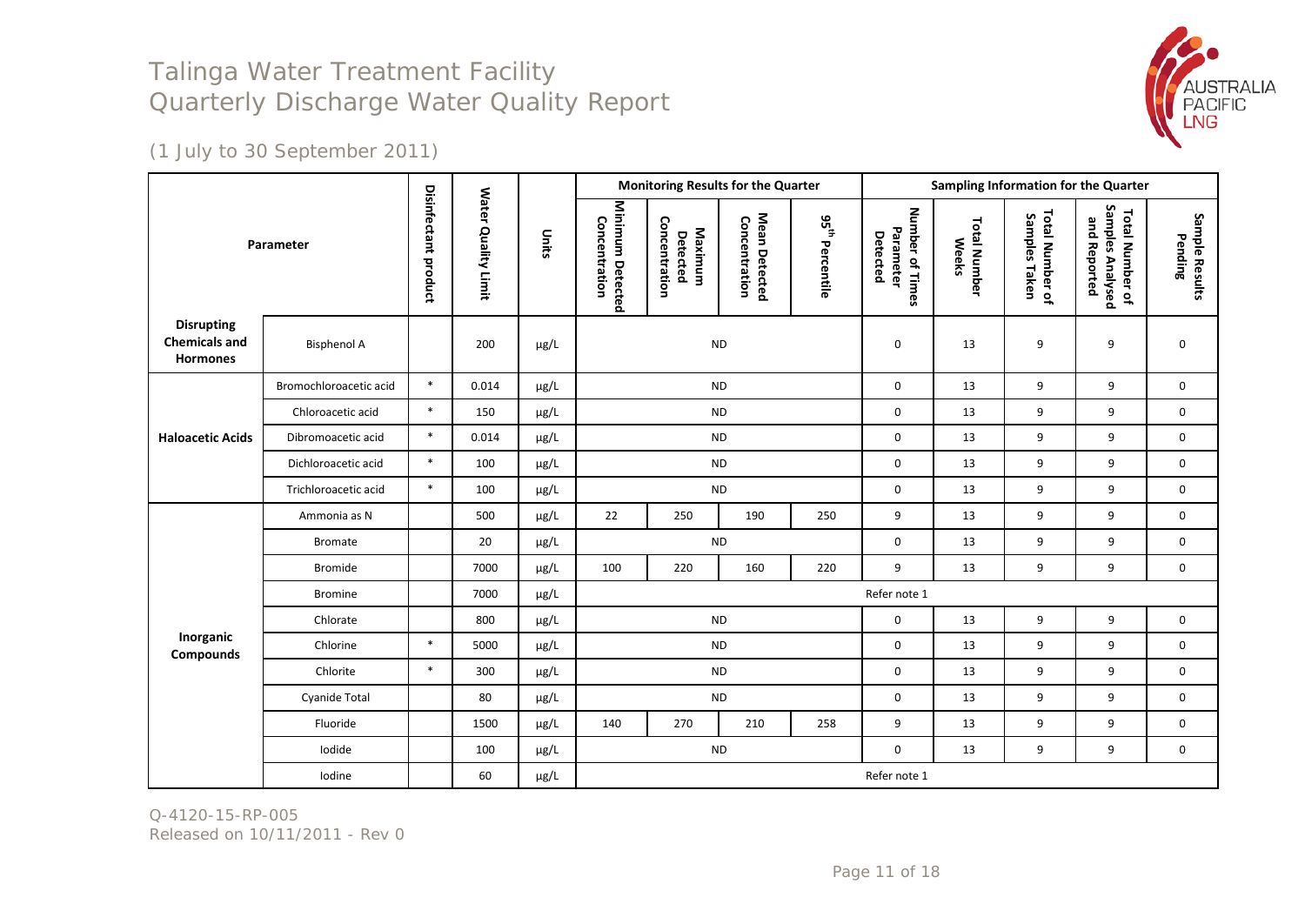

(1 July to 30 September 2011)

| Parameter     |                       |                      |                                      |           |                                   |                                      |                                |                        |                                          |                                     | <b>Monitoring Results for the Quarter</b> |                                                     |                           | Sampling Information for the Quarter |  |  |  |  |
|---------------|-----------------------|----------------------|--------------------------------------|-----------|-----------------------------------|--------------------------------------|--------------------------------|------------------------|------------------------------------------|-------------------------------------|-------------------------------------------|-----------------------------------------------------|---------------------------|--------------------------------------|--|--|--|--|
|               |                       | Disinfectant product | <b>Water</b><br><b>Quality Limit</b> | Units     | Minimum Detected<br>Concentration | Concentration<br>Maximum<br>Detected | Mean Detected<br>Concentration | 95<br>95<br>Percentile | Number of Times<br>Parameter<br>Detected | <b>Total Number</b><br><b>Weeks</b> | Total Number of<br>Samples Taken          | Samples Analysed<br>Total Number of<br>and Reported | Sample Results<br>Pending |                                      |  |  |  |  |
|               | Monochloramine        | $\ast$               | 3000                                 | $\mu$ g/L |                                   | <b>ND</b>                            |                                |                        | $\mathbf 0$                              | 13                                  | 9                                         | 9                                                   | $\mathbf 0$               |                                      |  |  |  |  |
|               | Nitrate (as NO3-)     |                      | 50000                                | $\mu$ g/L |                                   | <b>ND</b>                            |                                |                        | $\mathbf 0$                              | 13                                  | 9                                         | 9                                                   | 0                         |                                      |  |  |  |  |
|               | Nitrite (as N)        |                      | 3000                                 | µg/L      | $\overline{2}$                    | 18                                   | 7.7                            | 16.5                   | 3                                        | 13                                  | 9                                         | 9                                                   | $\mathbf 0$               |                                      |  |  |  |  |
|               | Sulphate              |                      | 500000                               | µg/L      | 2000                              | 8800                                 | 6500                           | 8240                   | 9                                        | 13                                  | 9                                         | 9                                                   | 0                         |                                      |  |  |  |  |
|               | Aluminium             |                      | 200                                  | $\mu$ g/L | $\overline{4}$                    | 11                                   | 5.9                            | 9.8                    | $\overline{7}$                           | 13                                  | 9                                         | 9                                                   | 0                         |                                      |  |  |  |  |
|               | Antimony              |                      | 3                                    | µg/L      |                                   | <b>ND</b>                            |                                |                        |                                          | 13                                  | 9                                         | 9                                                   | $\mathbf 0$               |                                      |  |  |  |  |
|               | Arsenic               |                      | $\overline{7}$                       | µg/L      |                                   | $\sf ND$                             |                                |                        | $\mathbf 0$                              | 13                                  | 9                                         | 9                                                   | 0                         |                                      |  |  |  |  |
|               | Barium                |                      | 700                                  | $\mu$ g/L | 0.9                               | 5.5                                  | 3.1                            | 5.1                    | 9                                        | 13                                  | 9                                         | 9                                                   | 0                         |                                      |  |  |  |  |
|               | Boron                 |                      | 4000                                 | $\mu$ g/L | 670                               | 790                                  | 720                            | 782                    | 9                                        | 13                                  | 9                                         | 9                                                   | 0                         |                                      |  |  |  |  |
|               | Cadmium               |                      | $2^{\circ}$                          | µg/L      |                                   | $\sf ND$                             |                                |                        | $\mathbf 0$                              | 13                                  | 9                                         | 9                                                   | 0                         |                                      |  |  |  |  |
| <b>Metals</b> | Chromium (hexavalent) |                      | 50                                   | µg/L      | 0.2                               | 0.2                                  | 0.2                            | 0.2                    | 5                                        | 13                                  | 9                                         | 9                                                   | 0                         |                                      |  |  |  |  |
|               | Copper                |                      | 2000                                 | $\mu$ g/L | $\mathbf{1}$                      | $\overline{2}$                       | 1.5                            | 1.95                   | $\overline{2}$                           | 13                                  | 9                                         | 9                                                   | $\mathbf 0$               |                                      |  |  |  |  |
|               | Iron                  |                      | 300                                  | $\mu$ g/L | $\overline{7}$                    | $\overline{7}$                       | $\overline{7}$                 | $\overline{7}$         | $\mathbf{1}$                             | 13                                  | 9                                         | 9                                                   | 0                         |                                      |  |  |  |  |
|               | Lead                  |                      | 10                                   | µg/L      |                                   | <b>ND</b>                            |                                |                        | $\mathbf 0$                              | 13                                  | 9                                         | 9                                                   | 0                         |                                      |  |  |  |  |
|               | Manganese             |                      | 500                                  | µg/L      | 0.2                               | 0.3                                  | 0.2                            | 0.3                    | 8                                        | 13                                  | 9                                         | 9                                                   | $\mathbf 0$               |                                      |  |  |  |  |
|               | Mercury               |                      | $\mathbf{1}$                         | $\mu$ g/L |                                   | <b>ND</b>                            |                                |                        | $\mathbf 0$                              | 13                                  | 9                                         | 9                                                   | 0                         |                                      |  |  |  |  |
|               | Molybdenum            |                      | 50                                   | $\mu$ g/L |                                   | $\sf ND$                             |                                |                        | $\mathsf{O}\xspace$                      | 13                                  | 9                                         | 9                                                   | 0                         |                                      |  |  |  |  |
|               | Nickel                |                      | 20                                   | µg/L      |                                   | $\sf ND$                             |                                |                        | $\mathbf 0$                              | 13                                  | 9                                         | 9                                                   | 0                         |                                      |  |  |  |  |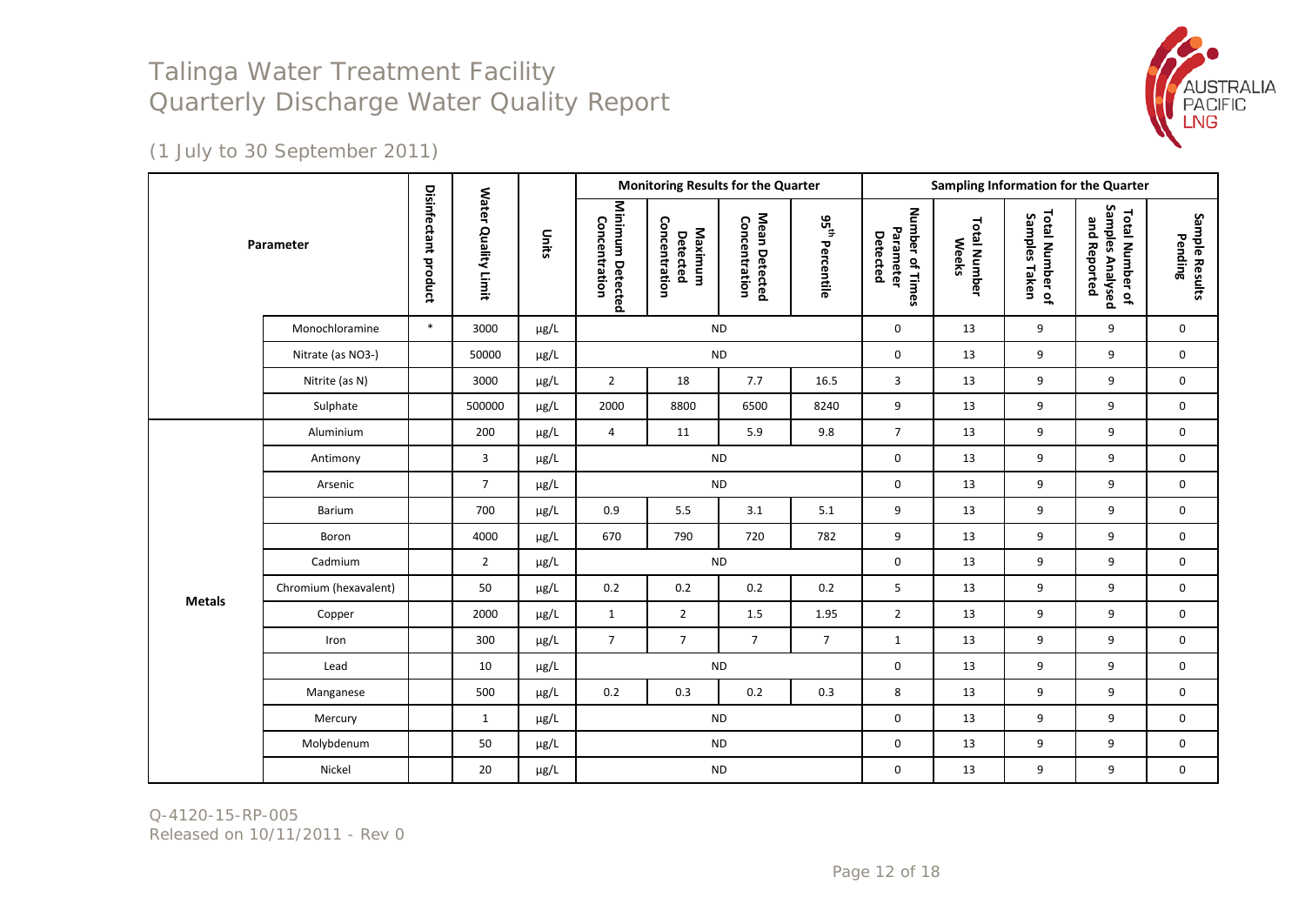

(1 July to 30 September 2011)

| Parameter            |                                  |                             |                     |           |                                   | <b>Monitoring Results for the Quarter</b> |                                |                             | Sampling Information for the Quarter     |                                     |                                  |                                                     |                           |
|----------------------|----------------------------------|-----------------------------|---------------------|-----------|-----------------------------------|-------------------------------------------|--------------------------------|-----------------------------|------------------------------------------|-------------------------------------|----------------------------------|-----------------------------------------------------|---------------------------|
|                      |                                  | <b>Disinfectant product</b> | Water Quality Limit | Units     | Minimum Detected<br>Concentration | Concentration<br>Maximum<br>Detected      | Mean Detected<br>Concentration | $95^{\rm th}$<br>Percentile | Number of Times<br>Parameter<br>Detected | <b>Total Number</b><br><b>Weeks</b> | Total Number of<br>Samples Taken | Samples Analysed<br>Total Number of<br>and Reported | Sample Results<br>Pending |
|                      | Selenium                         |                             | 10                  | µg/L      |                                   |                                           | <b>ND</b>                      |                             | $\mathbf 0$                              | 13                                  | 9                                | 9                                                   | $\mathbf 0$               |
|                      | Silver                           |                             | 100                 | µg/L      |                                   |                                           | $\sf ND$                       |                             | $\mathbf 0$                              | 13                                  | 9                                | 9                                                   | 0                         |
|                      | Strontium                        |                             | 4000                | $\mu$ g/L | 3                                 | 9.4                                       | 6                              | 8.9                         | 9                                        | 13                                  | 9                                | 9                                                   | 0                         |
|                      | Thallium                         |                             | Detection<br>limit  | $\mu$ g/L | $\sf ND$                          |                                           |                                |                             | $\mathbf 0$                              | 13                                  | 9                                | 9                                                   | 0                         |
|                      | Titanium                         |                             | Detection<br>limit  | $\mu$ g/L | <b>ND</b>                         |                                           |                                |                             | $\mathbf 0$                              | 13                                  | 9                                | 9                                                   | 0                         |
|                      | Uranium                          |                             | 20                  | µg/L      |                                   |                                           | <b>ND</b>                      |                             | $\mathbf 0$                              | 13                                  | 9                                | 9                                                   | $\mathbf 0$               |
|                      | Vanadium                         |                             | 50                  | $\mu$ g/L | 0.3                               | $\mathbf{1}$                              | 0.6                            | $\mathbf{1}$                | $\overline{3}$                           | 13                                  | 9                                | 9                                                   | $\mathbf 0$               |
|                      | Zinc                             |                             | 3000                | µg/L      | $\mathbf{1}$                      | $\overline{2}$                            | $1.3\,$                        | 1.9                         | 3                                        | 13                                  | 9                                | 9                                                   | 0                         |
|                      | N-Nitrosodiethylamine<br>(NDEA)  | $\ast$                      | 0.01                | $\mu$ g/L |                                   |                                           | <b>ND</b>                      |                             | $\mathbf 0$                              | 13                                  | 9                                | 9                                                   | 0                         |
| <b>Nitrosamines</b>  | N-Nitrosodimethylamine<br>(NDMA) | $\ast$                      | 0.01                | µg/L      |                                   |                                           | <b>ND</b>                      |                             | 0                                        | 13                                  | 9                                | 9                                                   | $\boldsymbol{0}$          |
|                      | 2,4,5-Trichlorophenol            |                             | 350                 | µg/L      |                                   |                                           | <b>ND</b>                      |                             | $\mathbf 0$                              | 13                                  | 9                                | 9                                                   | $\mathbf 0$               |
|                      | 2,4,6-Trichlorophenol            |                             | 20                  | µg/L      |                                   |                                           | <b>ND</b>                      |                             | $\mathbf 0$                              | 13                                  | 9                                | 9                                                   | $\mathsf{O}\xspace$       |
| <b>Poly Aromatic</b> | 2,4-Dichlorophenol               | $\ast$                      | 200                 | µg/L      |                                   |                                           | <b>ND</b>                      |                             | $\mathbf 0$                              | 13                                  | 9                                | 9                                                   | $\pmb{0}$                 |
| Hydrocarbons         | 2-Chlorophenol                   | $\ast$                      | 300                 | $\mu$ g/L |                                   |                                           | <b>ND</b>                      |                             | $\mathbf 0$                              | 13                                  | 9                                | 9                                                   | 0                         |
|                      | 4-Methylphenol                   |                             | 600                 | µg/L      |                                   |                                           | <b>ND</b>                      |                             | $\mathbf 0$                              | 13                                  | 9                                | 9                                                   | $\mathbf 0$               |
|                      | 4-nitrophenol                    |                             | 30                  | µg/L      |                                   |                                           | $\sf ND$                       |                             | $\mathbf 0$                              | 13                                  | 9                                | 9                                                   | $\pmb{0}$                 |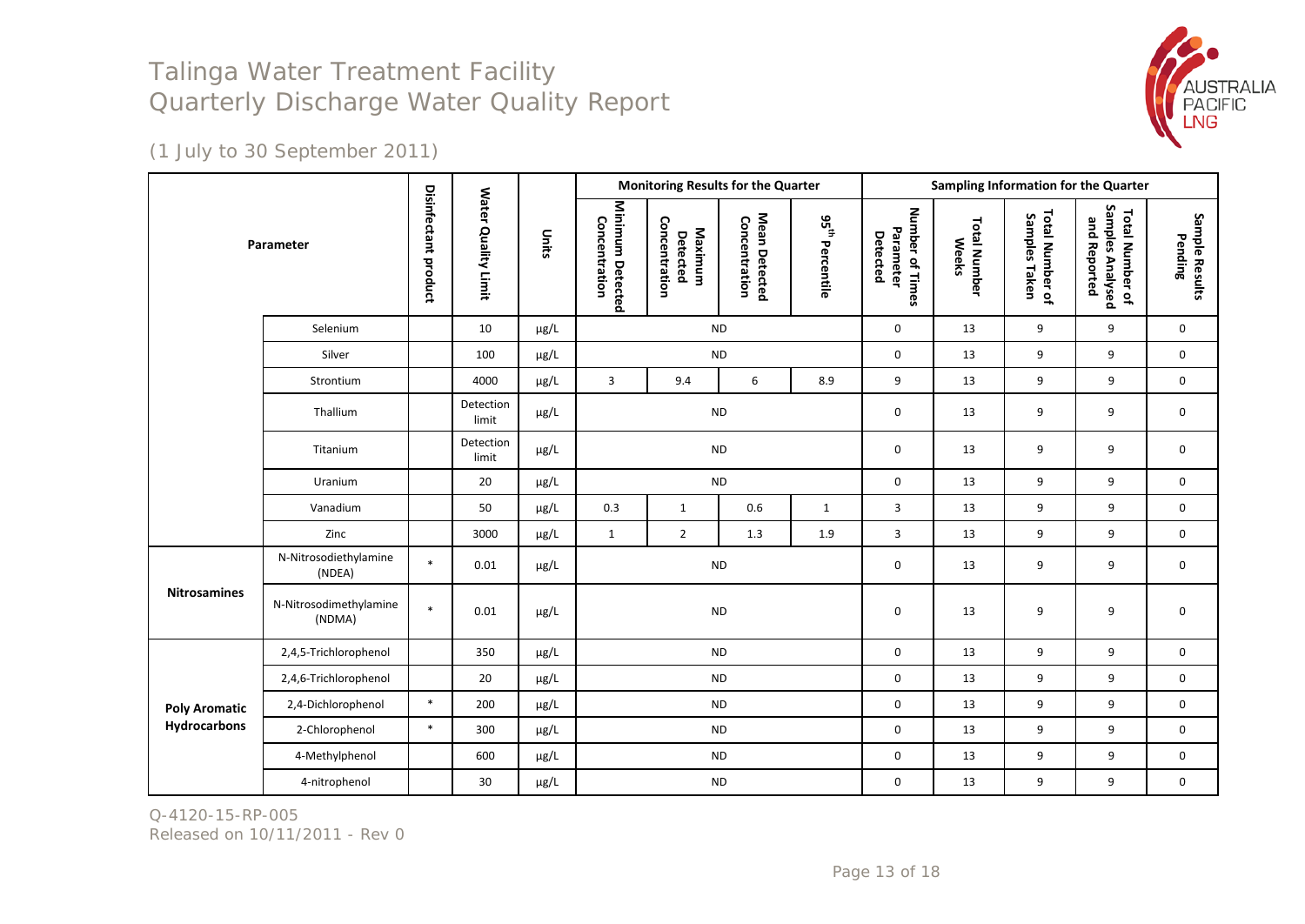

(1 July to 30 September 2011)

|                                        |                                        |                      |                                      |           |                                                                                   |                                      | <b>Monitoring Results for the Quarter</b> |                        | Sampling Information for the Quarter     |                                     |                                  |                                                     |                           |
|----------------------------------------|----------------------------------------|----------------------|--------------------------------------|-----------|-----------------------------------------------------------------------------------|--------------------------------------|-------------------------------------------|------------------------|------------------------------------------|-------------------------------------|----------------------------------|-----------------------------------------------------|---------------------------|
| Parameter                              |                                        | Disinfectant product | <b>Water</b><br><b>Quality Limit</b> | Units     | Minimum Detected<br>Concentration                                                 | Concentration<br>Maximum<br>Detected | Mean Detected<br>Concentration            | 95<br>95<br>Percentile | Number of Times<br>Parameter<br>Detected | <b>Total Number</b><br><b>Weeks</b> | Total Number of<br>Samples Taken | Samples Analysed<br>Total Number of<br>and Reported | Sample Results<br>Pending |
|                                        | Acenaphthene                           |                      | 20                                   | $\mu$ g/L |                                                                                   |                                      | <b>ND</b>                                 |                        | $\mathbf 0$                              | 13                                  | 9                                | 9                                                   | $\mathbf 0$               |
|                                        | Acenaphthylene                         |                      | 0.014                                | $\mu$ g/L |                                                                                   |                                      | <b>ND</b>                                 |                        | 0                                        | 13                                  | 9                                | 9                                                   | 0                         |
|                                        | Anthracene                             |                      | 150                                  | $\mu$ g/L |                                                                                   |                                      | <b>ND</b>                                 |                        | 0                                        | 13                                  | 9                                | 9                                                   | 0                         |
|                                        | Benzo(a) pyrene                        |                      | 0.01                                 | $\mu$ g/L |                                                                                   |                                      | <b>ND</b>                                 |                        | $\mathbf 0$                              | 13                                  | 9                                | 9                                                   | $\mathbf 0$               |
|                                        | Phenanthrene                           |                      | 150                                  | µg/L      |                                                                                   |                                      | <b>ND</b>                                 |                        | $\mathbf 0$                              | 13                                  | 9                                | 9                                                   | 0                         |
|                                        | Phenol                                 |                      | 150                                  | $\mu$ g/L |                                                                                   |                                      | <b>ND</b>                                 |                        | $\pmb{0}$                                | 13                                  | 9                                | 9                                                   | 0                         |
|                                        | Pyrene                                 |                      | 150                                  | $\mu$ g/L |                                                                                   |                                      | <b>ND</b>                                 |                        | 0                                        | 13                                  | 9                                | 9                                                   | 0                         |
| <b>Total Petroleum</b><br>Hydrocarbons | <b>Total Petroleum</b><br>Hydrocarbons |                      | 200                                  | $\mu$ g/L | 76                                                                                | 76                                   | 76                                        | 76                     | 1                                        | 13                                  | 9                                | 9                                                   | $\mathbf 0$               |
|                                        | Bromodichloromethane                   | $\ast$               | 6                                    | µg/L      |                                                                                   |                                      | $\sf ND$                                  |                        | $\pmb{0}$                                | 13                                  | 9                                | 9                                                   | $\mathbf 0$               |
| <b>Trihalomethanes</b>                 | Bromoform                              | $\ast$               | 100                                  | $\mu$ g/L | $\mathbf{1}$                                                                      | $\mathbf{1}$                         | $\mathbf{1}$                              | $\mathbf{1}$           | $\mathbf{1}$                             | 13                                  | 9                                | 9                                                   | $\mathbf 0$               |
|                                        | Dibromochloromethane                   |                      | 100                                  | $\mu$ g/L |                                                                                   |                                      | <b>ND</b>                                 |                        | 0                                        | 13                                  | 9                                | 9                                                   | 0                         |
|                                        | Chloroform                             | $\ast$               | 200                                  | µg/L      | 5<br>5<br>$\overline{7}$<br>$\overline{3}$<br>4.6<br>13<br>9<br>9<br>$\mathbf{0}$ |                                      |                                           |                        |                                          |                                     |                                  |                                                     |                           |
|                                        | Alpha Emitters                         |                      | 0.5                                  | Bq/L      | 0.1                                                                               | 0.1                                  | 0.1                                       | 0.1                    | $\mathbf{1}$                             | 13                                  | 9                                | 9                                                   | 0                         |
| Radiological<br><b>Products</b>        | <b>Beta Emitters</b>                   |                      | 0.5                                  | Bq/L      | 0.27                                                                              | 0.27                                 | 0.27                                      | 0.27                   | $\mathbf{1}$                             | 13                                  | 9                                | 9                                                   | 0                         |
|                                        | Radon                                  |                      | 0.5                                  | Bq/L      | 0.3                                                                               | 0.3                                  | 0.3                                       | 0.3                    | $\mathbf{1}$                             | 13                                  | 9                                | $8^{\space Note\space 2.}$                          | 0                         |

#### **Legend:**

ND – Not detected by the Laboratory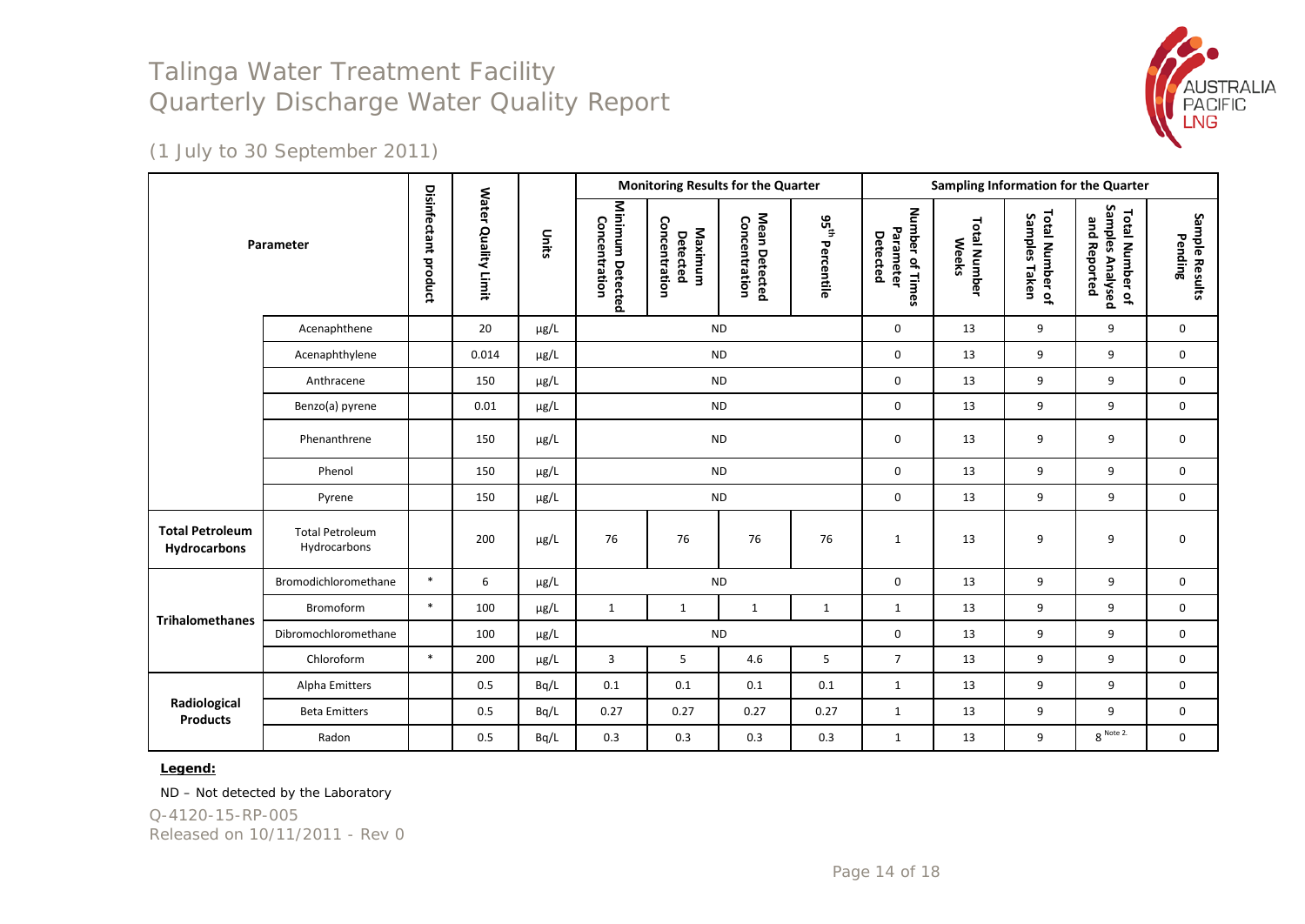

### (1 July to 30 September 2011)

#### **Notes:**

Note 1: Iodine and Bromine do not exist in this form in water but do exist as Iodide and Bromide respectively. In previous reports, Iodine and Bromine results were reported, however, it has been confirmed by the laboratory that these were incorrectly reported and should have been Iodide and Bromide. It is anticipated that the requirement to test for Iodine and Bromine will be removed.

Note 2: Radon results for sampling undertaken on the 6 July 2011 are not available. This was due to the sample labels falling off between the time of collection on site and delivery to the laboratory. The methodology for labelling has been reviewed, with no further incidents occurring during the quarter.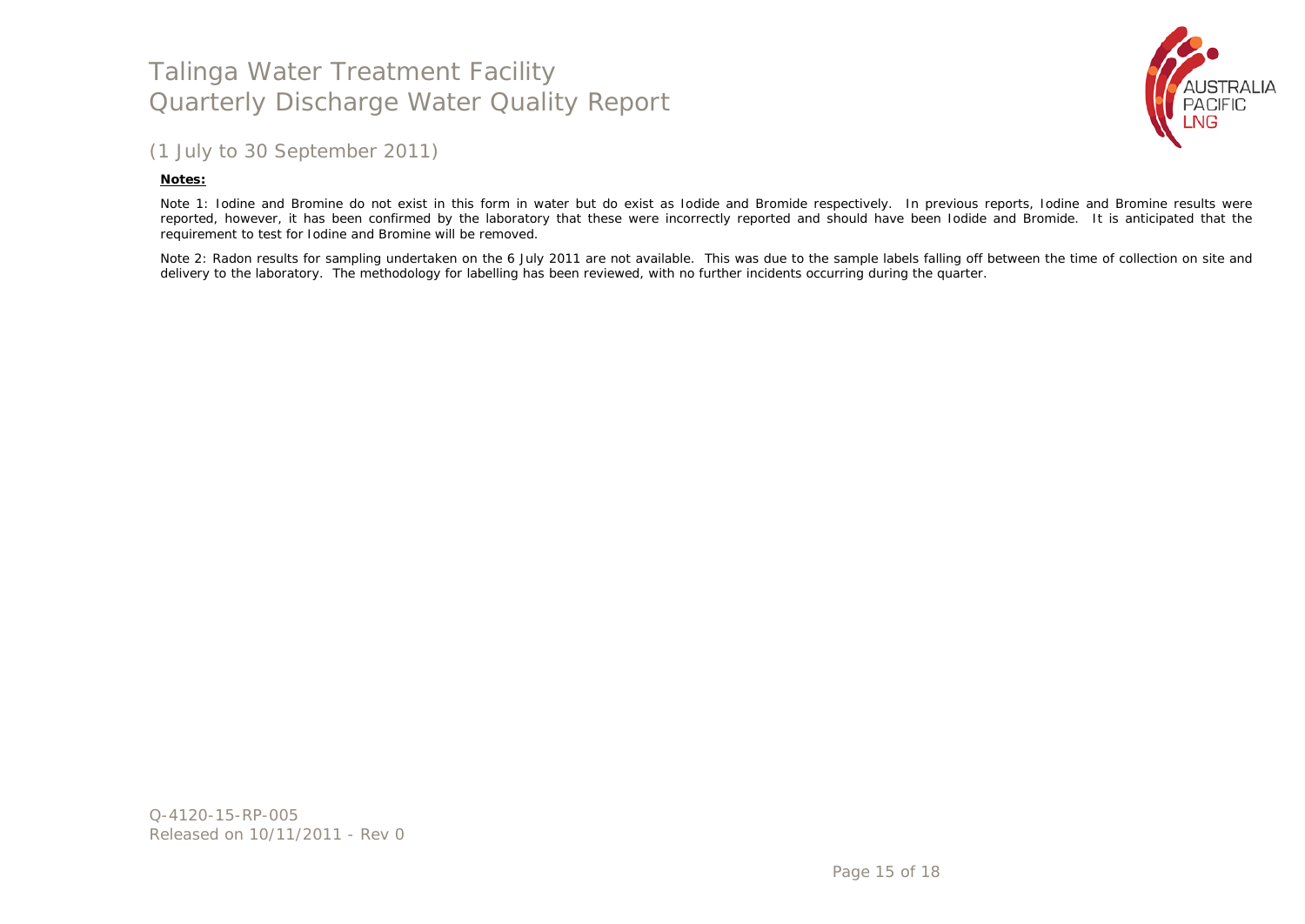

<span id="page-15-0"></span>(1 July to 30 September 2011)

### **Data Summary**

Whilst every effort has been made to assess and analyse all the parameters over the third quarter of Year 2011 there were certain instances (which are discussed below) where this was not possible or not necessary.

#### **No discharge**

The TWTF was not operational between the 19 August 2011 and 17 September 2011 to allow necessary repairs to be completed on the discharge structure from flood damage. Therefore, no discharge to the Condamine River occurred during this time and hence no sampling was undertaken.

#### **Flooding**

During the third quarter of 2011 there was one occasion when access to the discharge monitoring location was not possible due to flooding. On this occasion, sampling results from monitoring undertaken at the holding tank and have been reported in the summary tables provided above.

#### **Missing Parameters**

There are seven water quality parameters that were not monitored for during the third quarter of Year 2011 being:

- Hydrazine and Chlorine Dioxide. These compounds break down exceptionally quickly therefore cannot be tested under laboratory conditions. If present within the treated CSG water they would also break down rapidly therefore removing any public health risk. It is anticipated that these parameters will not form part of the ongoing monitoring program.
- Iodine and Bromine. Iodine and Bromine do not exist in this form in water but do exist as Iodide and Bromide respectively. In the previous Talinga Water Treatment Facility Discharge Water Quality Report (Q-4411-15-RP-001), Iodine and Bromine results were reported, however, it has since been confirmed by the laboratory that these were incorrectly reported and should have been Iodide and Bromide. It is anticipated that the requirement to test for Iodine and Bromine will not form part of the ongoing monitoring program.
- 4-Chlorophenol. This compound is not expected to be generated by the TWTF process. The laboratory was requested by Australia Pacific LNG to undertake this analysis, however, it has been identified that the laboratory did not have an appropriate test method. It is anticipated that this parameter will not form part of the ongoing monitoring program.
- 2, 2 Dichloropropionic Acid (DPA) and Acrylamide (2-propenamide). These compounds are not expected to be generated by the TWTF process. Due to miscommunication with the laboratory the analysis was not undertaken. It is anticipated that this parameter will not form part of the ongoing monitoring program.

Further, there is one week of missing radon results for sampling undertaken on the 6 July 2011. This was due to a labelling error, resulting in the radon sample labels falling off between the time of collection on site and delivery to the laboratory. The methodology for labelling has been reviewed, with no further incidents occurring during the quarter.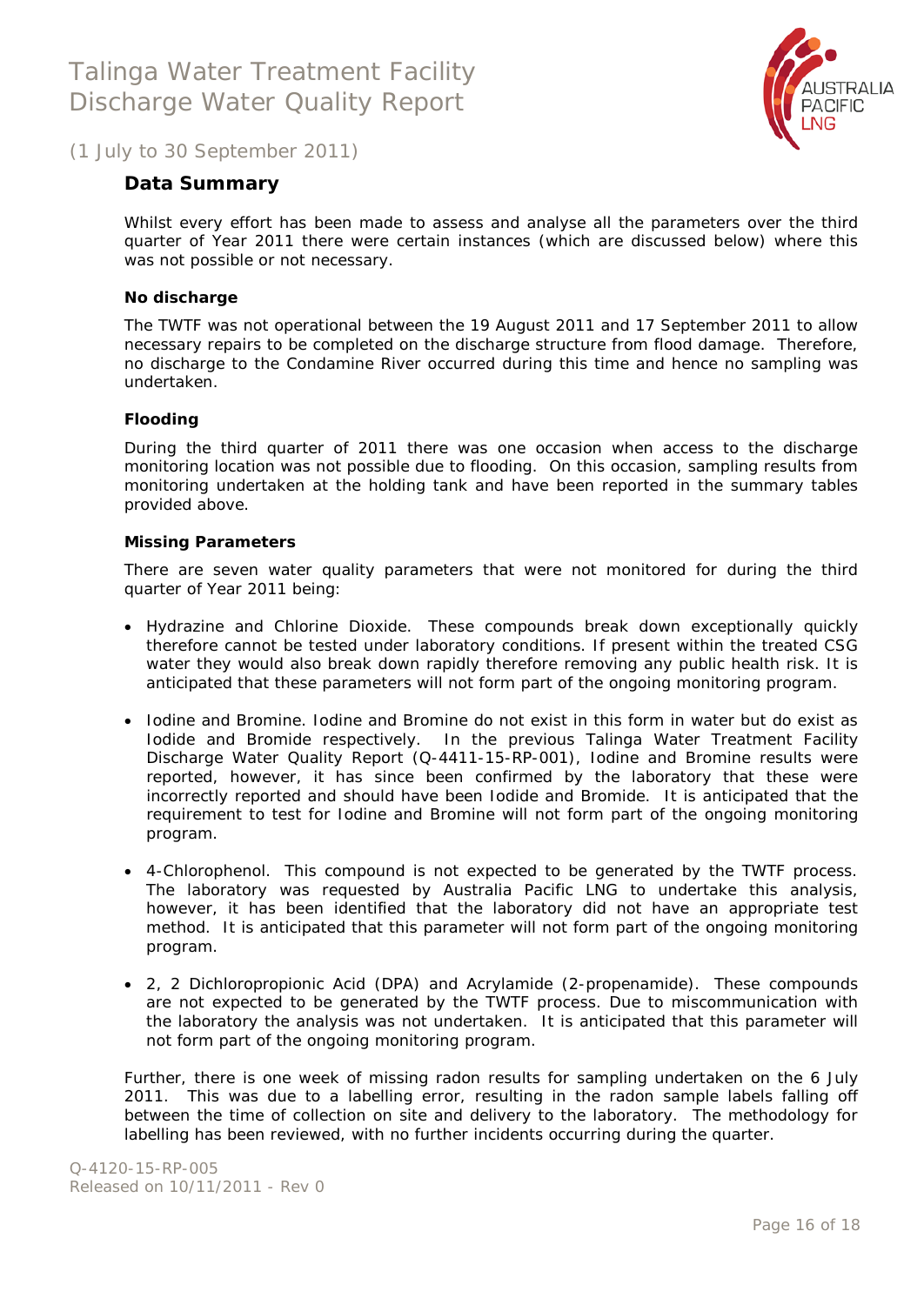

<span id="page-16-0"></span>(1 July to 30 September 2011)

### **Glossary**

Whilst this document reports the quality of the discharged treated CSG water, extensive and weekly sampling is undertaken across the Facility, including testing the water pre and post treatment.

This allows Australia Pacific LNG to understand the composition of the CSG water and treat it to ensure it can be discharged into a source of drinking water.

The parameters set by DERM consider a wide chemistry associated with the petrochemical, oil and gas and water treatment industries. A brief definition of the sets of parameters contained within the reported information is provided below.

**BTEX** – BTEX is an acronym representing benzene, toluene, ethylbenzene, and xylenes. These are compounds that may be associated with oil and gas production. BTEX are generally not associated with CSG production, although may occur at trace levels.

**Chlorinated Hydrocarbons** – These are organic compounds that may be generated as a by-product of chlorination. They are considered commonplace in everyday life and can occur naturally, in some animals or as the by-product of fires.

**Disinfection By-products** – Disinfectants are routinely used in water treatment facilities to remove biological contaminants (predominantly algae and bacteria) that may decrease the efficiency and integrity of the water treatment process. Disinfectants may react with naturally-occurring matter to form by-products.

**Endocrine-Disrupting Chemicals (EDCs) and Hormones** – The two relevant compounds include Bisphenol A (BPA) and Nonylphenol. BPA is often associated with moulded plastic. Nonylphenol can be found in commercial detergents.

**Haloacetic acids** – These can be a by-product of drinking water chlorination or chloramination (that is the use of disinfectant). These are routine methods used for disinfection of drinking water to remove bacteria and other microbiological organisms.

**Inorganic Compounds** – These compounds are non-carbon based elements. In terms of drinking water chemistry they include compounds such as ammonia, bromide and fluoride.

**Metals** – These naturally occur in drinking water due to the water passing through metalenriched rock. Certain metals are essential for life. Also specific metal-based salts, namely calcium and magnesium, are added to the treated CSG water prior to discharge to the River to ensure a minimum level is present to protect the environment.

**Nitrosomines** – These compounds are commonly associated with water treatment facilities that utilise choramines for disinfection and include N-Nitrosodiethylamine (NDEA) and N-Nitrosodimethylamine (NDMA).

Poly Aromatic Hydrocarbons (PAH) - PAH occur in oil, coal and tar products and may be associated with water extracted from coal seams at low levels. They are naturally occurring and do not readily dissolve in water.